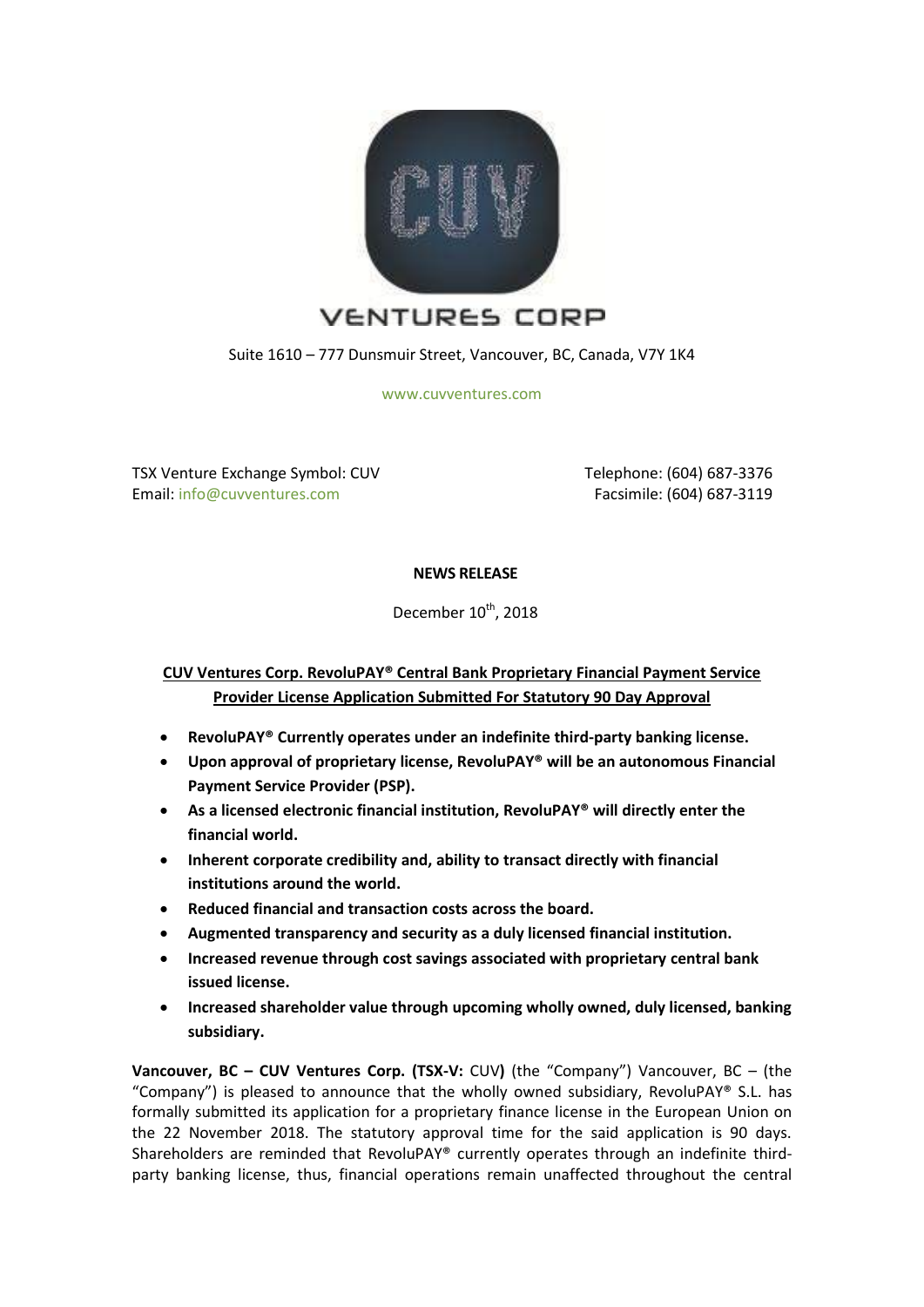bank's approval process. The company is pleased to provide updates for the RevoluCHARGE and RevoluVIP verticals and, Chinese Approval of trademark.

#### **Timeline of Proprietary License Petition.**

1 June 2018 – Wholly owned European Subsidiary [RevoluPAY S.L begins](https://www.cuvventures.com/assets/docs/2018-06-01-nr-cuv-23v3pr.pdf) operations

6 June 2018 – RevoluPAY S.L. obtains indefinite [third-party banking license.](https://www.cuvventures.com/assets/docs/2018-06-06_NR_CUV.pdf)

29 June 2018 - RevoluPAY S.L. signs NDA with [Top 40 World Banking Institution](https://www.cuvventures.com/assets/docs/2018-06-29-nr-cuv-97c743.pdf) for remittance disbursements

31 July 2018 – RevoluPAY Ap[p launches on Android](https://www.cuvventures.com/assets/docs/2018-07-31_NR_CUV_R8GGcYgR.pdf)

24 September 2018 - RevoluPAY® App begins trials of cash-ou[t Bank Disbursements in Europe](https://www.cuvventures.com/assets/docs/2018-09-24_NR_CUV_xxsUKd9C.pdf)

1 October 2018 – Int. Financial Law Firm [Hogan Lovells](https://www.hoganlovells.com/) retained to assist with Central Bank issued [License.](https://www.cuvventures.com/assets/docs/2018-10-01-nr-cuv-at3mqf.pdf)

5 November 2018 – RevoluPAY® commences cash-out [Bank Disbursements in 73 countries](https://www.cuvventures.com/assets/docs/11-05-18.pdf)

7 November 2018 - Director Alfredo Manresa & Hogan Lovells meet with the Central Bank to finalize requirements of [application of proprietary License.](https://www.cuvventures.com/assets/docs/11-05-18.pdf)

8 to 21 November 2018 – RevoluPAY S.L prepares additional documents and compliance recommendations suggested during Central Bank meeting

11 November 2018 - RevoluPAY® App launches on Apple iOS

22 November 2018 – License Application Submitted

4 December 2018 – Hogan Lovells receives preliminary positive feed-back from Central Bank concerning application

11 Feb 2019 – Statutory approval term concludes

#### **Corporate Rational Behind License Application**

While RevoluPAY<sup>®</sup> continues to operate transparently via an indefinite third-party banking license. Management are convinced that a proprietary license issued by the Central Bank will garner greater freedoms to the company and, permit direct relationships with financial institutions worldwide. Furthermore, the inherent value placed upon a license of this type brings with it both notoriety and, credibility. Furthermore, the economic upside of such a license cannot be overlooked, as certain commissions and costs can be shaved from every transaction. Overall, the obtention of a Central Bank issued license should thrust the wholly owned subsidiary RevoluPAY S.L into the financial sector, bring shareholder value and, an inevitable favorable equity assessment of the subsidiary. Management remains extremely hopeful that a license could be issued within the statutory term.

### **RevoluCHARGE Update**

The company is pleased to announce that mobile phone top-ups have been successfully enacted in numerous countries around the world. Internal marketing of the platform is set to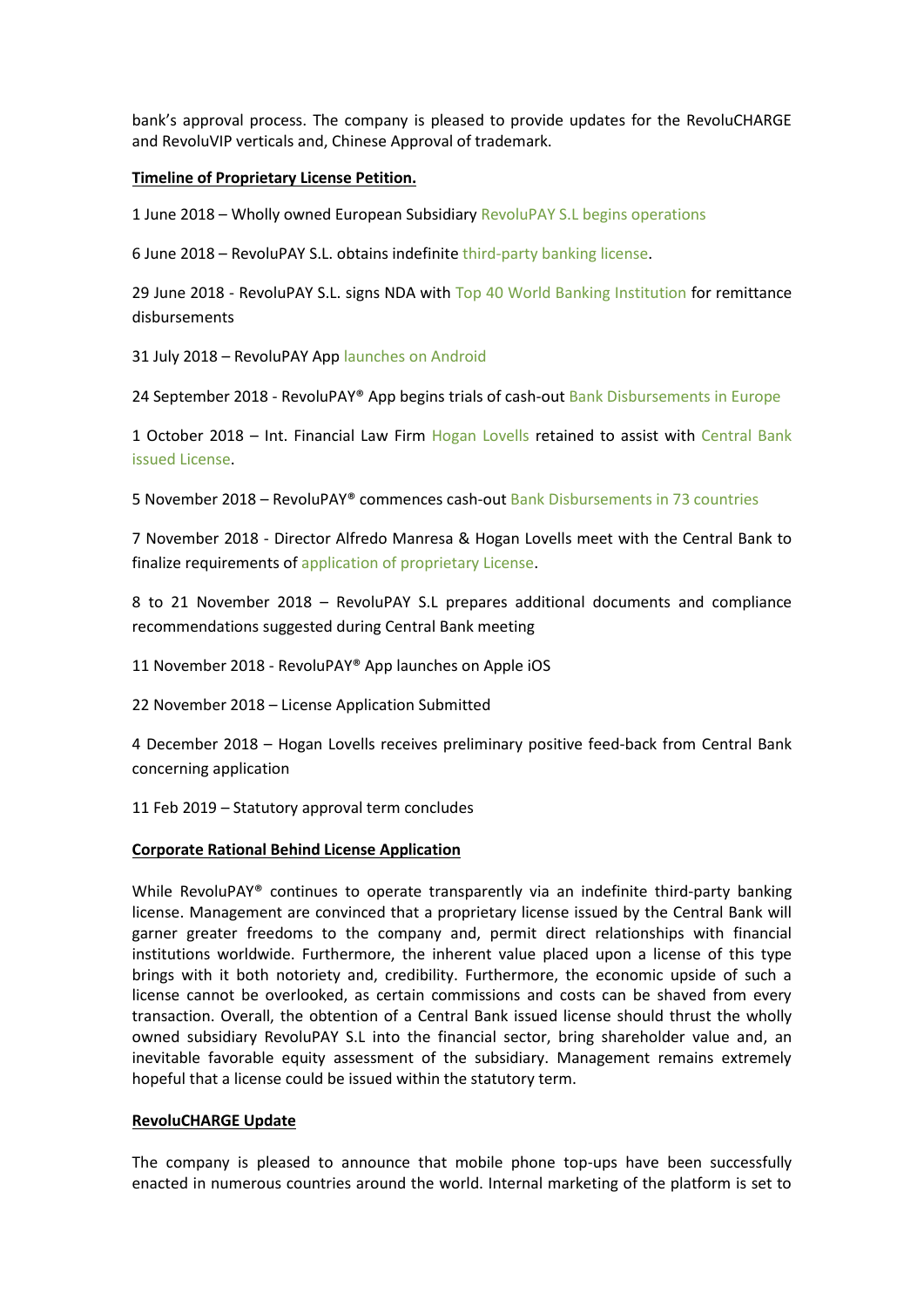begin this month. Shareholders are reminded that all top-ups must be carried out using RevoluPAY.

#### **RevoluVIP Update**

The company's internal IT division continues to ensure the initial VIP Travel Club rollout as per the [RevoluVIP Presentation](https://www.cuvventures.com/assets/docs/presentations/Presentation_RevoluVIP_2018.pdf) timeline. Management are working closely with our software engineers in the final phase and, are pleased with the overall look and feel of RevoluVIP. Shareholders are free to visit the previously provided beta test sites to visualize the progress in real-time. The company anticipates a strong uptake for VIP Club memberships when the division is launched. Shareholders are reminded that all interaction with the RevoluVIP Travel Club must be carried out using RevoluPAY.

#### **RevoluPAY**® **Trademark Approved in China**

The company is pleased to confirm that Chinese authorities have approved the previously submitted Trademark petition on December  $4<sup>th</sup>$  2018.

#### **About CUV Ventures Corp.:**

CUV Ventures Corp. is a multi-asset, multidivisional publicly traded Canadian company deploying advanced technologies in the; Online Travel, Vacation Resort, Mobile Apps, Money Remittance, Mobile phone top-ups, Invoice factoring, Blockchain Systems, and Fintech app sectors.

Our flagship technology is RevoluPAY®, the Apple and Android multinational leisure payments and remittance app, powered by blockchain protocols, and aimed at the worldwide +  $$595$ [billion](http://www.worldbank.org/en/topic/migrationremittancesdiasporaissues/brief/migration-remittances-data) family remittance market. [Click here](https://cuvventures.com/about/about-cuv-ventures) to read more.

For further information on CUV Ventures Corp. (TSX-V: CUV) visit the Company's website at [www.cuvventures.com.](http://www.cuvventures.com/) The Company has approximately 124,890,000 shares issued and outstanding.

CUV VENTURES CORP.

STEVE MARSHALL

Steve Marshall CEO

For further information contact myself or: Nick Findler CUV Ventures Corp. Telephone: 604-639-3850 Toll Free: 800-567-8181 Facsimile: 604-687-3119 Email: [info@cuvventures.com](mailto:info@cuvventures.com)

\_\_\_\_\_\_\_\_\_\_\_\_\_\_\_\_\_\_\_\_\_\_\_\_\_\_\_\_\_\_